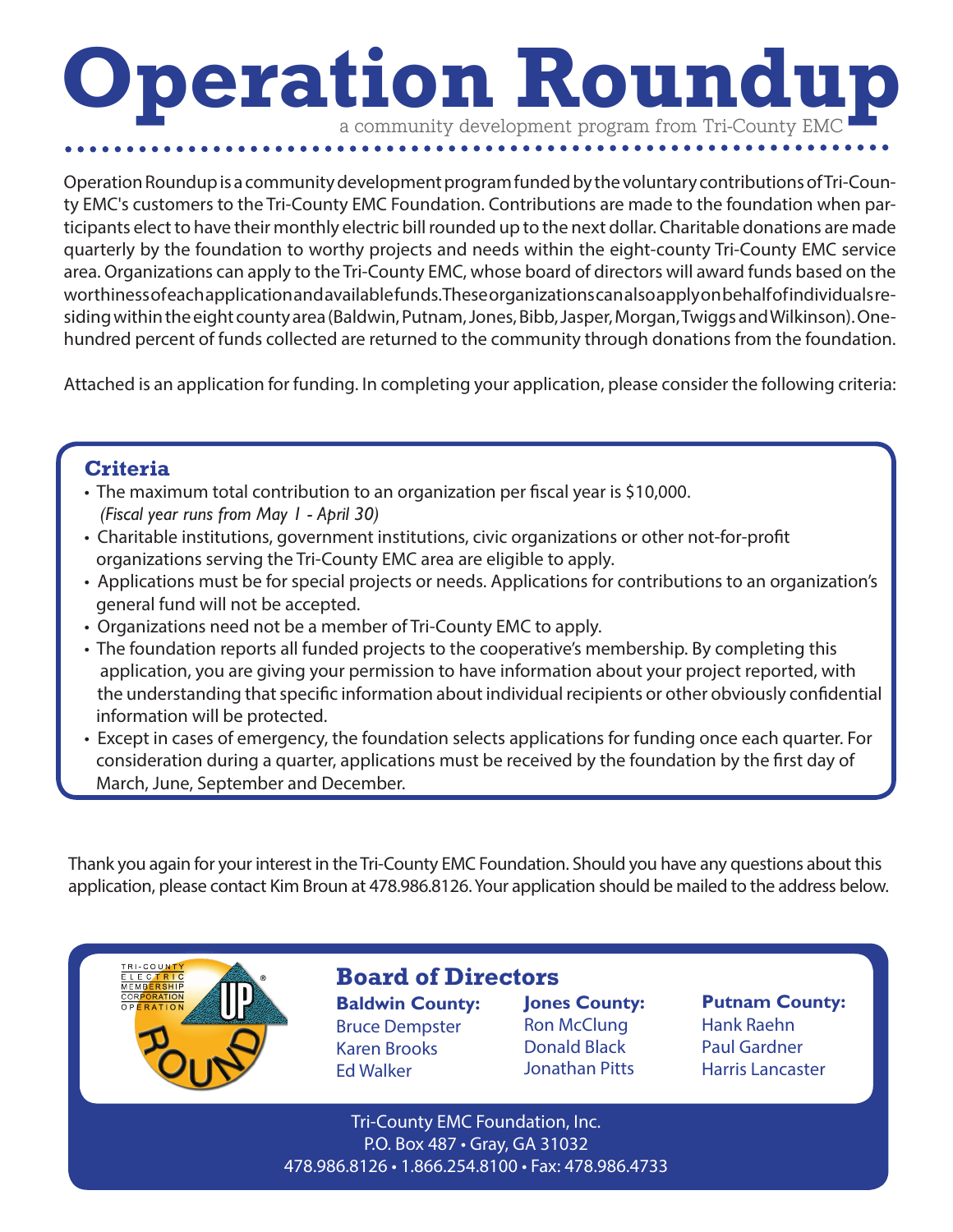| 3) Contact Person      |  |  |
|------------------------|--|--|
|                        |  |  |
| 4) Telephone Number    |  |  |
|                        |  |  |
|                        |  |  |
|                        |  |  |
| 8) Requested funds: \$ |  |  |

*(Limit: \$10,000: An organization cannot receive more than \$10,000 per application or per fiscal year May 1 - April 30)*

## **9.) State the specific purpose of your organization's/agency's request.**

- Include: • amount requested and specific details on how funds will be used
	- cost estimates for contract work and equipment purchases
	- date when funds are needed

 $\begin{array}{cccccccccccccc} \bullet & \bullet & \bullet & \bullet & \bullet & \bullet & \bullet & \bullet \end{array}$